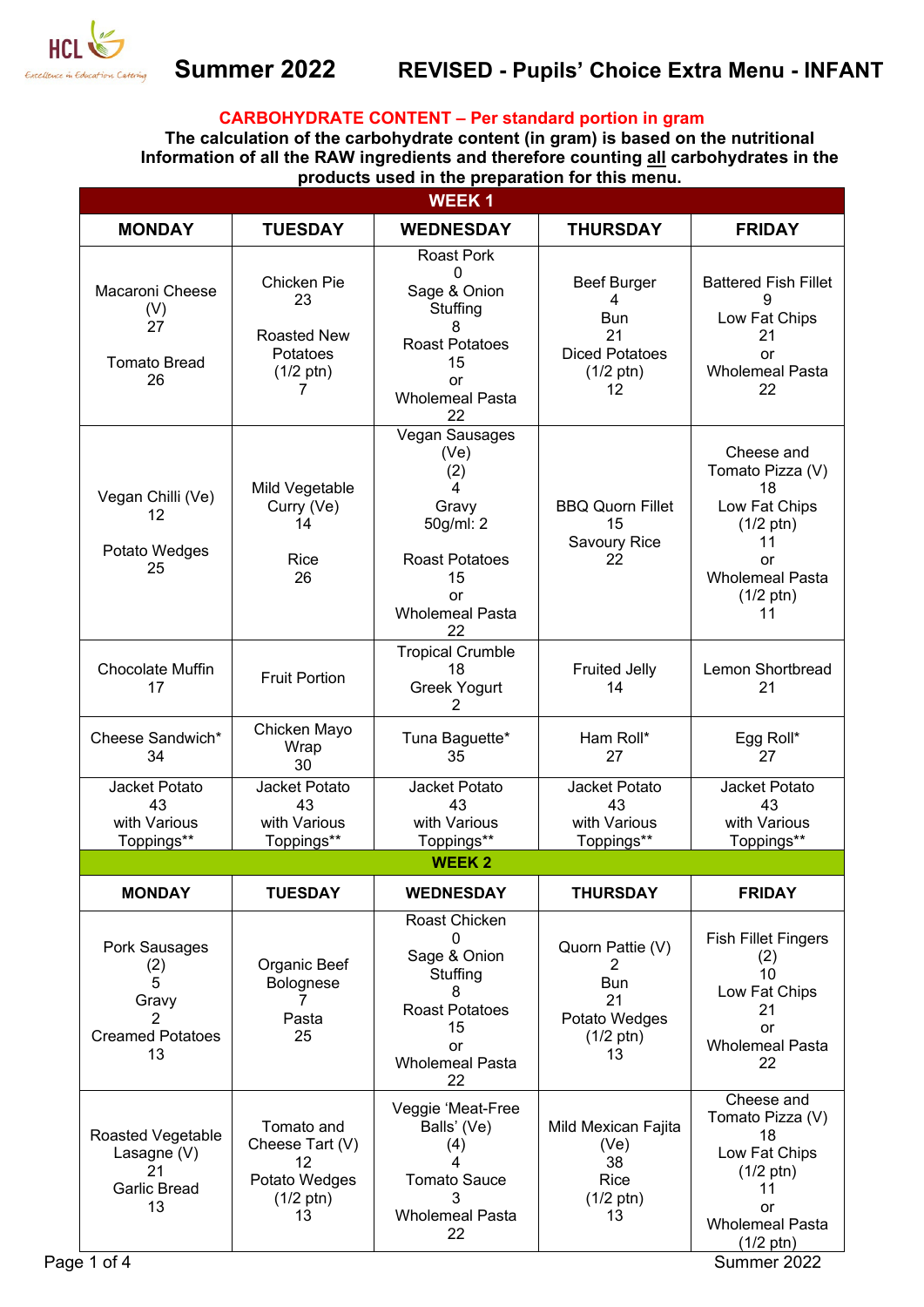|                                                               |                                                                                                                              |                                                                                                                                                       |                                                                             | 11                                                                                                                                              |  |  |  |
|---------------------------------------------------------------|------------------------------------------------------------------------------------------------------------------------------|-------------------------------------------------------------------------------------------------------------------------------------------------------|-----------------------------------------------------------------------------|-------------------------------------------------------------------------------------------------------------------------------------------------|--|--|--|
| Apple Sponge<br>14<br>Greek Yogurt<br>2                       | <b>Fruit Portion</b>                                                                                                         | <b>Strawberry Mousse</b><br>Shortbread Finger<br>11                                                                                                   | <b>Fruited Jelly</b><br>14                                                  | Oaty Cookie<br>23                                                                                                                               |  |  |  |
| Tuna Baguette*<br>35                                          | Chicken Mayo<br>Wrap<br>30                                                                                                   | Ham Roll*<br>27                                                                                                                                       | Cheese Sandwich*<br>34                                                      | Egg Roll*<br>27                                                                                                                                 |  |  |  |
| Jacket Potato<br>43<br>with Various<br>Toppings**             | Jacket Potato<br>43<br>with Various<br>Toppings**                                                                            | Jacket Potato<br>43<br>with Various<br>Toppings**                                                                                                     | Jacket Potato<br>43<br>with Various<br>Toppings**                           | Jacket Potato<br>43<br>with Various<br>Toppings**                                                                                               |  |  |  |
| <b>WEEK3</b>                                                  |                                                                                                                              |                                                                                                                                                       |                                                                             |                                                                                                                                                 |  |  |  |
| <b>MONDAY</b>                                                 | <b>TUESDAY</b>                                                                                                               | <b>WEDNESDAY</b>                                                                                                                                      | <b>THURSDAY</b>                                                             | <b>FRIDAY</b>                                                                                                                                   |  |  |  |
| <b>Chicken Grill</b><br>9<br>Potato Wedges<br>25              | <b>Quorn Frankfurter</b><br>(V)<br>(1)<br>$\overline{2}$<br>Roll<br>20<br><b>Diced Potatoes</b><br>$(1/2 \text{ ptn})$<br>12 | Roast Gammon<br><b>Roast Potatoes</b><br>15<br>or<br><b>Wholemeal Pasta</b><br>22                                                                     | Organic Beefy<br>Pasta Bake<br>26<br><b>Mixed Salad</b><br>2                | <b>Crispy Coated</b><br>Salmon<br>8<br>Potato Wedges<br>25<br>or<br><b>Wholemeal Pasta</b><br>22                                                |  |  |  |
| Italian Pasta Bake<br>(Ve)<br>29<br><b>Crusty Bread</b><br>10 | Tomato &<br>Chickpea Ragu<br>(Ve)<br>13<br>Pasta<br>25                                                                       | Cheese & Broccoli<br>Bake (V)<br>20<br><b>Roast Potatoes</b><br>$(1/2 \text{ ptn})$<br>8<br>or<br><b>Wholemeal Pasta</b><br>$(1/2 \text{ ptn})$<br>11 | Savoury Quiche (V)<br>13<br><b>New Potatoes</b><br>$(1/2 \text{ ptn})$<br>6 | Cheese and<br>Tomato Pizza (V)<br>18<br>Potato Wedges<br>$(1/2 \text{ ptn})$<br>13<br>or<br><b>Wholemeal Pasta</b><br>$(1/2 \text{ ptn})$<br>11 |  |  |  |
| <b>Chocolate Brickwall</b><br>21                              | <b>Fruit Portion</b>                                                                                                         | Oaty Fruit Crunch<br>36<br>Greek Yogurt<br>2                                                                                                          | <b>Fruited Jelly</b><br>14                                                  | <b>Marbled Cookie</b><br>17                                                                                                                     |  |  |  |
| Tuna Baguette*<br>35                                          | Cheese<br>Sandwich*<br>34                                                                                                    | Chicken Mayo Wrap<br>20                                                                                                                               | Ham Roll*<br>27                                                             | Egg Roll*<br>27                                                                                                                                 |  |  |  |
| Jacket Potato<br>43<br>with Various<br>Toppings**             | Jacket Potato<br>43<br>with Various<br>Toppings**                                                                            | Jacket Potato<br>43<br>with Various<br>Toppings**                                                                                                     | Jacket Potato<br>43<br>with Various<br>Toppings**                           | Jacket Potato<br>43<br>with Various<br>Toppings**                                                                                               |  |  |  |

## **The numbers in the menu are referring to the total amount of carbohydrates in grams.**

*\*Bloomer Sandwich 76g: 34 CHO; Baguette 63g: 34 CHO; 10" Tortilla Wrap 56g: 28 CHO; Roll 70g: 26 CHO (if baked by HCL on location). However, some schools use Malted Baguettes 63g: 32 CHO; bought in high fibre buns 50g: 23g CHO. Please check with your school cook.*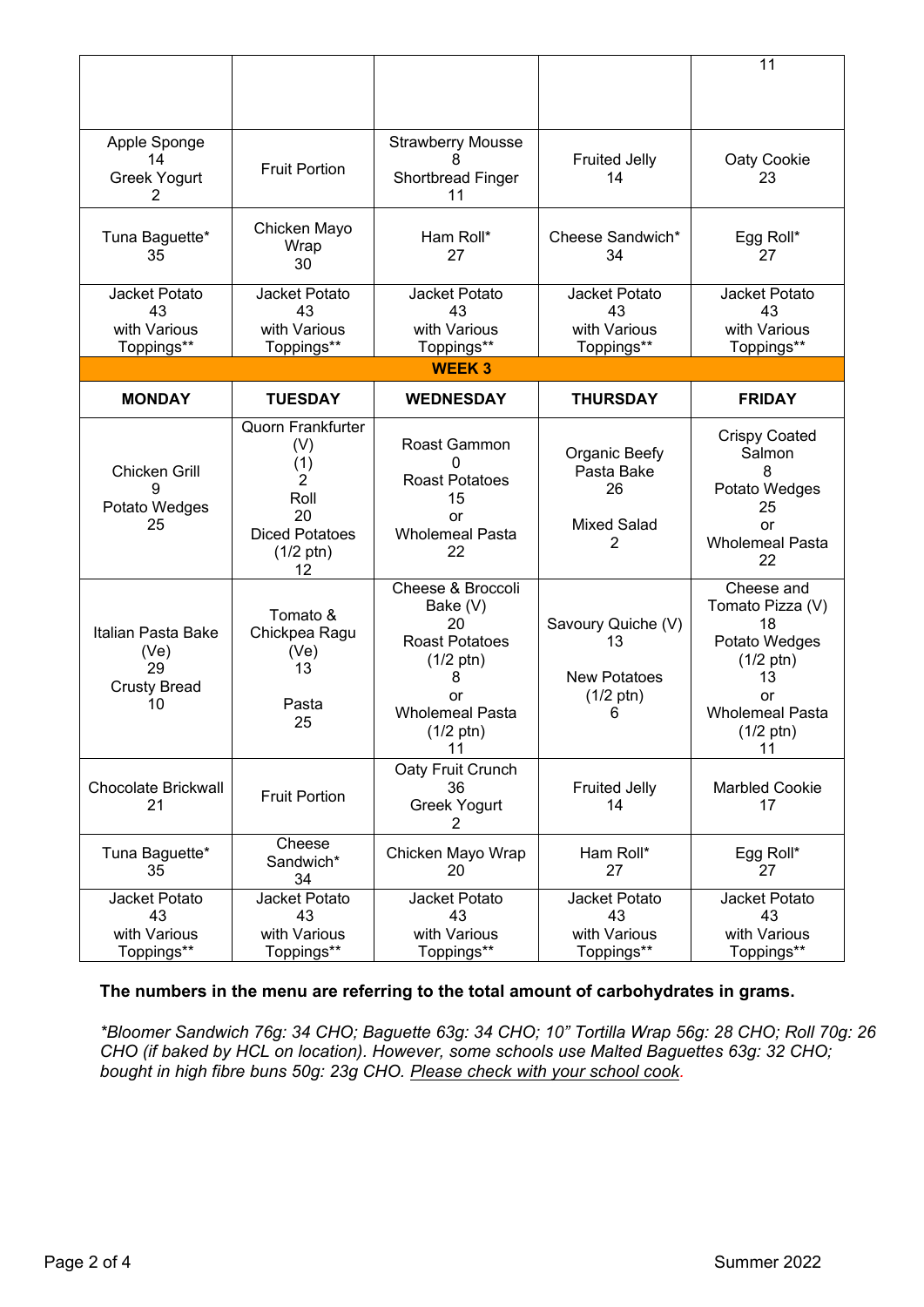# *\*\* Toppings for Jacket Potatoes*

| <b>Topping</b>         | Carbohydrates/<br>Portion (g) |  |
|------------------------|-------------------------------|--|
| Baked Beans            |                               |  |
| Cheese                 |                               |  |
| Tuna                   |                               |  |
| Tomato & Chickpea Ragu |                               |  |

### *Alternative dessert options available have the following Carb Counts:*

| <b>Shortbread Biscuit</b>    | 21 <sub>q</sub> |
|------------------------------|-----------------|
| Iced Fruit Smoothie          | 15 <sub>q</sub> |
| <b>Cheese and Biscuits</b>   | 12q             |
| Yoghurt - Yeo Valley Organic | -9a             |

### *Fresh Fruits - Carbohydrate (g)/ 50g portion (on average):*

| Apple              | 5g  |
|--------------------|-----|
| Banana             | 12g |
| <b>Blueberries</b> | 5g  |
| Grapes             | 8g  |
| Mango              | 7g  |
| Orange             | 4g  |
| Papaya             | 4g  |
| Pear               | 5g  |
| Pineapple          | 5g  |
| Watermelon         | 4g  |
|                    |     |

### *Sides - Carbohydrate (g)/ per average portion:*

Wholemeal Bread 10g

# *Sauces - Carbohydrate (g)/ 50g portion;*

Gravy 2q

### *Starchy Side Vegetables - Carbohydrate (g)/ 50g portion;*

Sweetcorn 8g Baked Beans 5g Peas 4g<br>Parsnips 6g Parsnips Carrots 4q Beetroot 5g

*Please note that side vegetable offerings vary from school to school, and only "starchy" side vegetables have been listed.* 

**IT IS POSSIBLE THAT THERE WILL ALWAYS BE A CERTAIN DEGREE OF VARIATION IN PORTION SIZE FOR ANY GIVEN FOOD, DEPENDING ON FACTORS INCLUDING THE COOKING METHOD, LENGTH OF COOKING TIME, TEMPERATURE, AMOUNT OF WATER USED AND SURFACE AREA OF THE FOOD.** 

**ALL APPROPRIATE PROCESSES WILL BE MANAGED BUT PLEASE NOTE THAT NO GUARANTEES CAN BE GIVEN. THEREFORE, THE PORTION SIZES SHOULD BE TREATED AS ESTIMATES.**